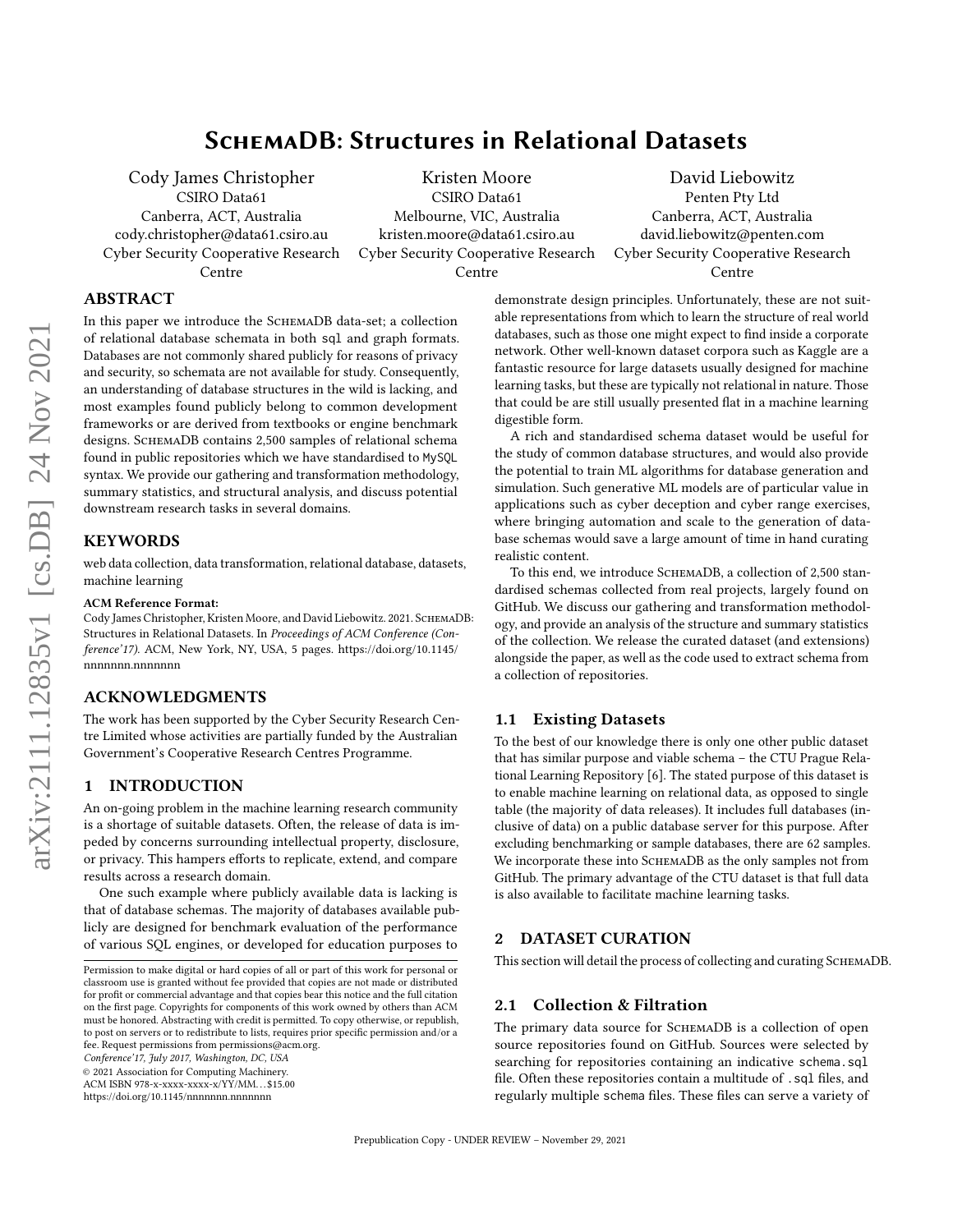purposes; targeting various SQL dialects, performing upgrade migrations, editing security and permissions, or (less often) performing data insertion.

To avoid excessive manual filtration of thousands of files within thousands of repositories, only the most populous schema from each repository was captured as a representative sample, assuming that a larger schema is more likely to have some degree of normalisation applied for ease of management. The population of a schema here is determined by the number of tables present in the file. This does have the effect of introducing a few edge case effects where in certain cases migration files are captured when particularly large upgrades occur, but pre-selection statistics (number of valid files per repository), indicates that these are a small minority and can still represent valid sub-schema.

We consider only those schemas that can be parsed under standard encoding (utf8 and utf16) as this covers the vast majority of conforming schema, although in future it may be worth extending this to capture schema in less common encodings as to not exclude those with names written in less common languages (where supported). As the primary purpose of this collection is to provide a basis for investigating relational structures, we filter initially to those schema that contain at least two tables such that relations can actually be defined. Edge cases were found in the raw data when commented code was detected indicating the presence of user intervention (as opposed to database engine generation as the result of a dump, or tool assistance). This is subsequently avoided by performing a secondary parsing of every file that passes the prior conditions.

#### 2.2 Graph Transform & Canonisation

To standardise the data format for subsequent analysis, we modified the existing grammars and constructed custom parsers for three major SQL dialects; MySQL, SQLite, and postgreSQL. As the most permissive of the dialects by design, MySQL was selected as the output format for canonisation. To assist with graph analytics, a directed heterograph representation was generated from the initial parse, where necessary alterations could be performed such that valid SQL could be generated in the target dialect. This included performing a data type mapping as part of the transpilation.

Graphs are constructed by creating nodes for each table, column, and foreign key linkage, where nodes are explicitly typed. Edges in these graphs are not explicitly typed but can be inferred from the direction and the connecting nodes. Edges outbound from a table node to column node indicate that the column belongs to the table. Edges outbound from a column to a foreign key node indicate that this is a referencing column, and edges outbound from a foreign key to a column indicate a referenced column. Foreign key nodes can have multiple inbound or outbound edges in the case of compound foreign keys (involving multiple columns), but as a collection the columns on either side will always be incident to the same source and destination tables, and the inbound and outbound degrees will be identical. Nodes also contain the semantic information associated with their type. For tables this information includes the table name and primary key(s), for columns this is their name, data type, optional data length, and position, and for foreign keys this is the name of the constraint (if explicit) and ordered lists

Conference'17, July 2017, Washington, DC, USA Conference'17, July 2017, Washington, DC, USA Cody James Christopher, Kristen Moore, and David Liebowitz

<span id="page-1-0"></span>

Figure 1: Graph representation of a relational schema. Some nodes left unlabelled for brevity

of the columns in the key as this cannot be derived from the edges. We illustrate this graph views in a simple schema in Figure [1.](#page-1-0)

For a higher level dependency analysis, what we denote a skeleton of this graph is provided. The skeleton is a regular graph, where nodes denote tables and directed edges denote foreign key dependencies. The edge direction here is reversed, with an outbound edge indicating that the destination references the source.

Additional parsing rules were utilised as many dialects support declaring key constraints separately to table creation, and some methods of automated schema dumps perform this automatically. Some dialects also often support designing multiple sub-schemas in the same database. For ease of analysis, we count these as a single database entities and adjust duplicate table names as necessary. Some manual filtration of outliers at the extreme ends of the distribution (large amount of tables, or single tables) was carried out to remove schemas designed for benchmarking, and these are not present in the released data.

At this stage each graph skeleton is then topologically sorted and this order is subsequently used for canonisation to valid MySQL, with obfuscation of the database name such that individual source repositories are not easily identifiable. Topologically sorting ensures that the tables are created in an order conducive to foreign key enforcement (the referenced column exists prior to the referencing column), although this is not strictly necessary when the entire database is created with a single transaction.

For a final consistency check, we make use of existing techniques to check for duplication amongst the corpus. Existing software approaches designed for plagiarism analysis are suitable here as they support detection of structure even in the presence of changing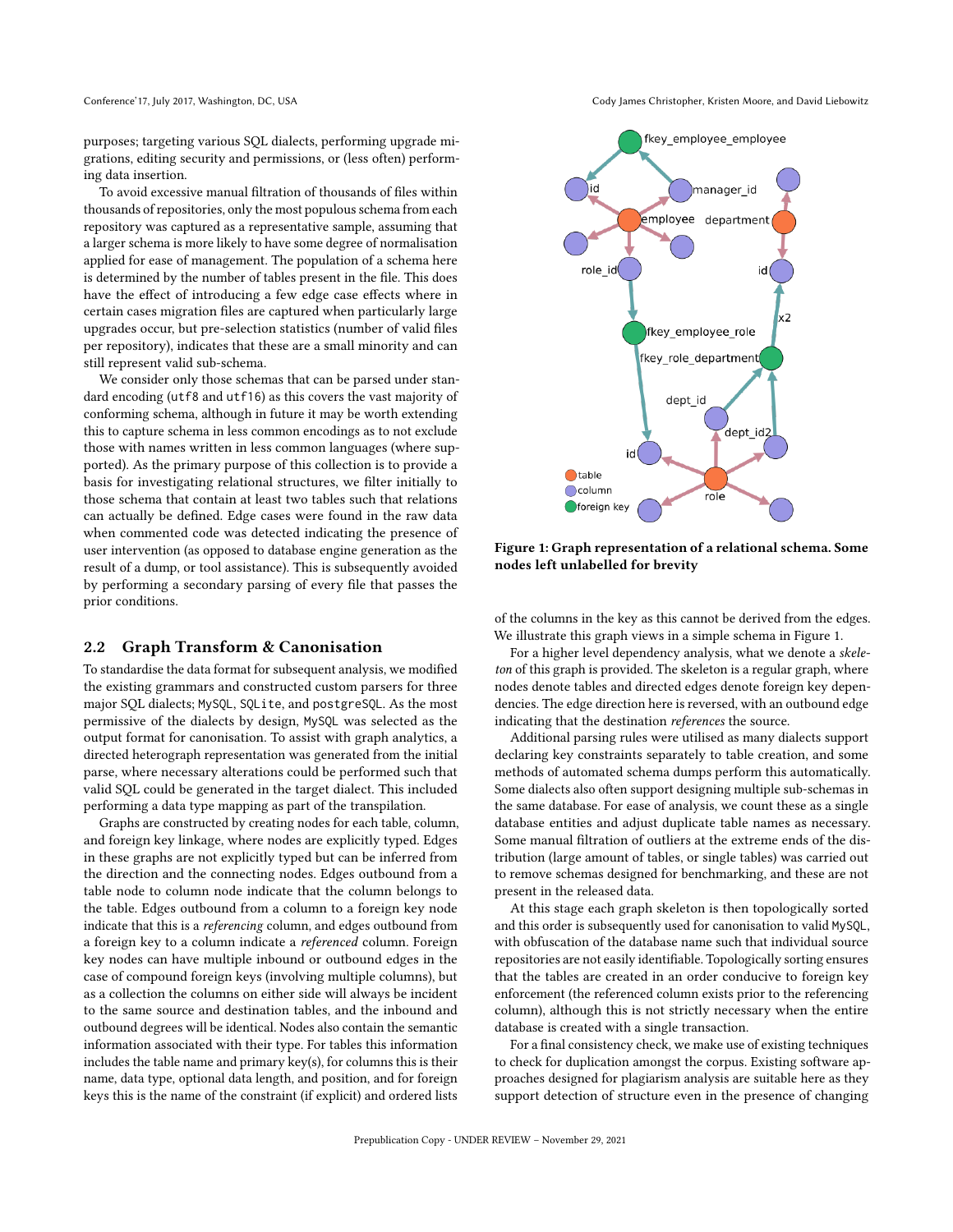SchemaDB: Structures in Relational Datasets Conference'17, July 2017, Washington, DC, USA

variable names. Specifically, we make use of the Measure of Software Similarity (MOSS) [\[7\]](#page-4-2) as the primary duplication detection method. When a high degree of similarity is detected, only one sample amongst all identified duplicates is kept for the canonical set. However we provide the degree of duplication and the excluded samples separately, should they be deemed necessary. Roughly 30 samples were removed as a result of this

### 2.3 Heuristic Augmentation

After an initial canonisation pass described in the previous section, further analysis and curation is possible. For example, during analysis it was discovered that a not insignificant number of samples containing more than two tables were devoid of any sort of foreign key. Whilst it would be ideal to perform a normalisation analysis, there is presently no way to ascertain this perfectly without performing an analysis of functional dependencies on every sample manually, which we consider a downstream task. It is, however, likely that samples in the corpus are not normalised according to common practice.

# Missing Foreign Key Imputation

One avenue of augmentation is to try and find implied (missing) foreign keys. As a result of common naming conventions, we demonstrate that it is possible to make explicit these implicit keys. Consider that common practice is to have an ID column as the primary key of entity, which we denote entityA for the purposes of the example. Should there be another table which contains references to this entity, the keyed column will typically directly reference this primary key and subsequently the column name will reflect this: entityA\_ID or entityAID or similar.

We show the results of performing this type of analysis under a variety of heuristics. Firstly, we consider only direct matches – where a column name is exactly the underscore concatenation of another table name with a column in that table. We then allow a progressive increasing of the standard edit (Levenshtein) distance between these generated identifiers to take account of common variations, acronyms and idioms. We observe than beyond a distance as small as three, the frequency of spurious matches becomes untenable due to prevalence of short column names and abbreviations. We provide in the release the exact (or distance zero) matches separately. We provide the necessary script to generate foreign keys for greater distances alongside the repository.

#### 3 ANALYTICS

#### 3.1 Summary Statistics

We present a breakdown of the summary statistics of the schema present in the SCHEMADB. These are presented as a series of truncated histograms due to very long tails. Our presentation of truncated tails provides ranged buckets at the tail of the axis to give an indication of the density and length of the tail. Particular interest should be paid to the recovered foreign keys with exact matching according to our naïve heuristic, as keys were recovered in approximately 20% of all samples lacking foreign keys, indicating that keys are frequently present but often unspecified.

In Figure [2](#page-3-0) we present a breakdown of the data in terms of the size of each database with respect to the number of tables

present. In Figure [3](#page-3-1) we further breakdown the size of tables with respect to the number of columns present. In Figure [4](#page-3-2) we show the prevalence of foreign keys as the number of these found in each database, excluding the zero cases. In Figure [5](#page-4-3) we show, the number of recovered foreign keys recovered in roughly 500 of the cases where no foreign key was recorded.

# 4 RESEARCH POTENTIAL & APPLICATIONS

We present several possible downstream investigations enabled by the existence of this data set. To the best of our knowledge there are no existing analyses of relational schema in the wild. From a research perspective there are several interesting avenues worth pursuing.

With respect to how databases are used in practice, we pose the following questions:

- (1) How often are relational databases normalised (and to what degree) in practice?
- (2) How often do specific entities appear and with what frequency do the co-occur?
- (3) By what names do common entities go by (i.e. person, user, customer, agent, employee) and can broad database purpose be determined from semantics?

The first of these is of particular interest, as there is no way to determine which normal form a database is in without performing a manual analysis. A classifier that could determine the normal form of a schema would help in the development of optimally normalised databases. This would require labelling the schema for a supervised approach.

In multi-entity databases, some contextual signs of bad design are often evidenced by the following:

- A single monolithic table<sup>[1](#page-2-0)</sup>
- Multiple entity types existing in the same table
- Absence of foreign keys linking clearly dependant columns across entities

We suggest that a database assistance agent that can identify normalisation status and detect entities could assist in the elimination of these types of issues.

In respect of the remaining questions (2 and 3) above, classification approaches in AI and ML could be considered. In particular the use of cutting edge language models such as GPT3 [\[2\]](#page-4-4) with fine-tuning on novel domains (e.g. Image-GPT [\[3\]](#page-4-5)) could assist with these determinations by way of clustering in the embedding space.

This leads us to the question of automated generation, where there are a number of practical applications to consider. In particular:

- (1) Is it possible to generate relational schema automatically from input text (such as a requirements specification)?
- (2) Can existing data generation approaches be used in conjunction with schema generation to generate entirely novel databases with minimal to no prompting?
- (3) Can this generation process be tuned for the creation of assets intended for cyber security, in particular cyber deception?

<span id="page-2-0"></span> $1$  with regards to databases in relational engines. This convention is typically intentionally not followed in large flat-file highly distributed engines such a BigTable, Hadoop, etc.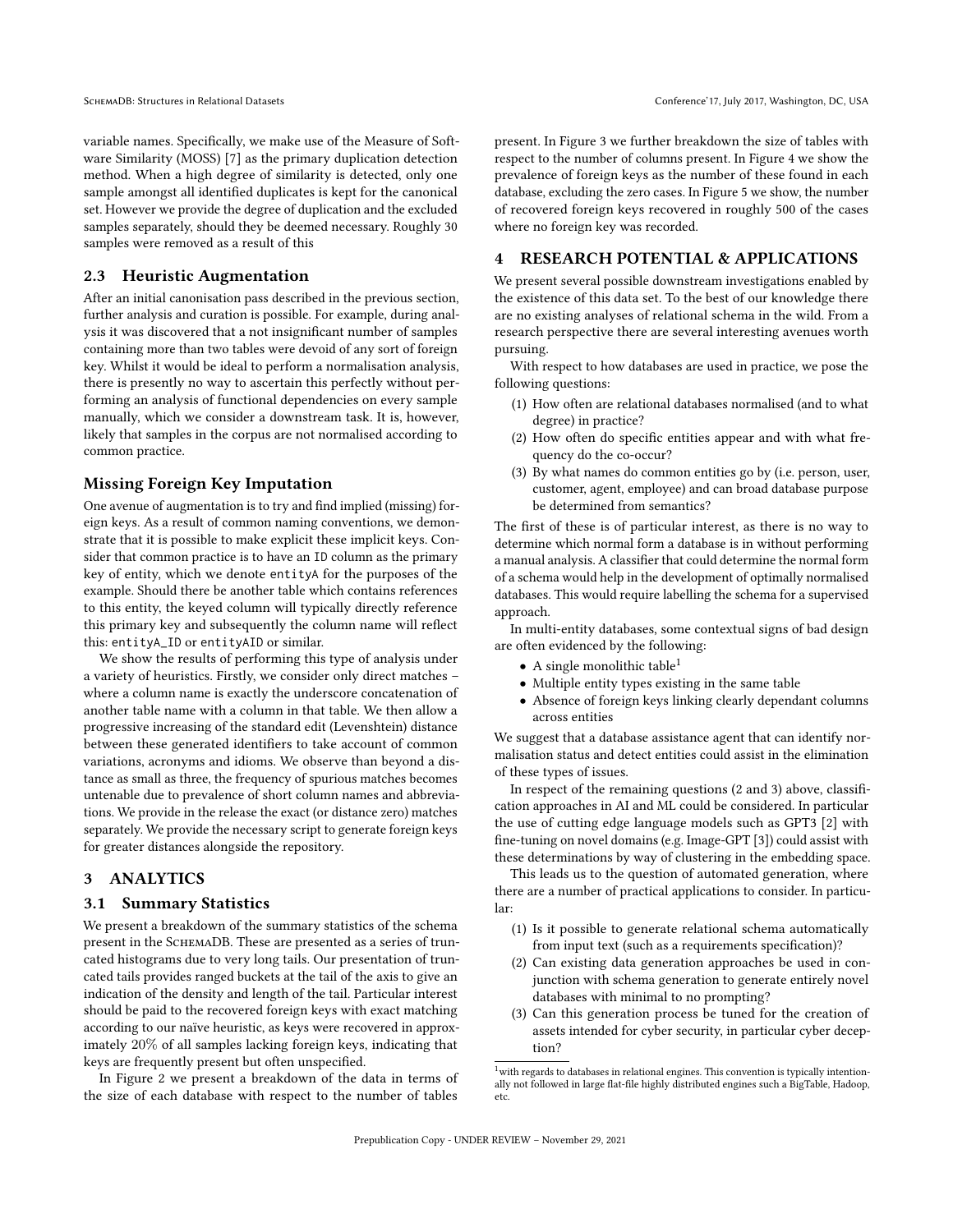<span id="page-3-0"></span>Conference'17, July 2017, Washington, DC, USA Conference'17, July 2017, Washington, DC, USA Cody James Christopher, Kristen Moore, and David Liebowitz





<span id="page-3-1"></span>



<span id="page-3-2"></span>



Synthesising databases has application in cyber deception, where databases can be used as honeypots, or database elements as honeytokens [\[1,](#page-4-6) [8\]](#page-4-7). Additionally, cyber research making use of realistic environments (such as reinforcement learning, or cyber ranges) could also benefit from the ability to use generated databases to

increase (or decrease) the perceived realism of the environment. In terms of generative models, we also envision that the provided graph representations will enable approaches similar to that used in cutting edge arbitrary graph generation [\[4,](#page-4-8) [5,](#page-4-9) [9,](#page-4-10) [10\]](#page-4-11).